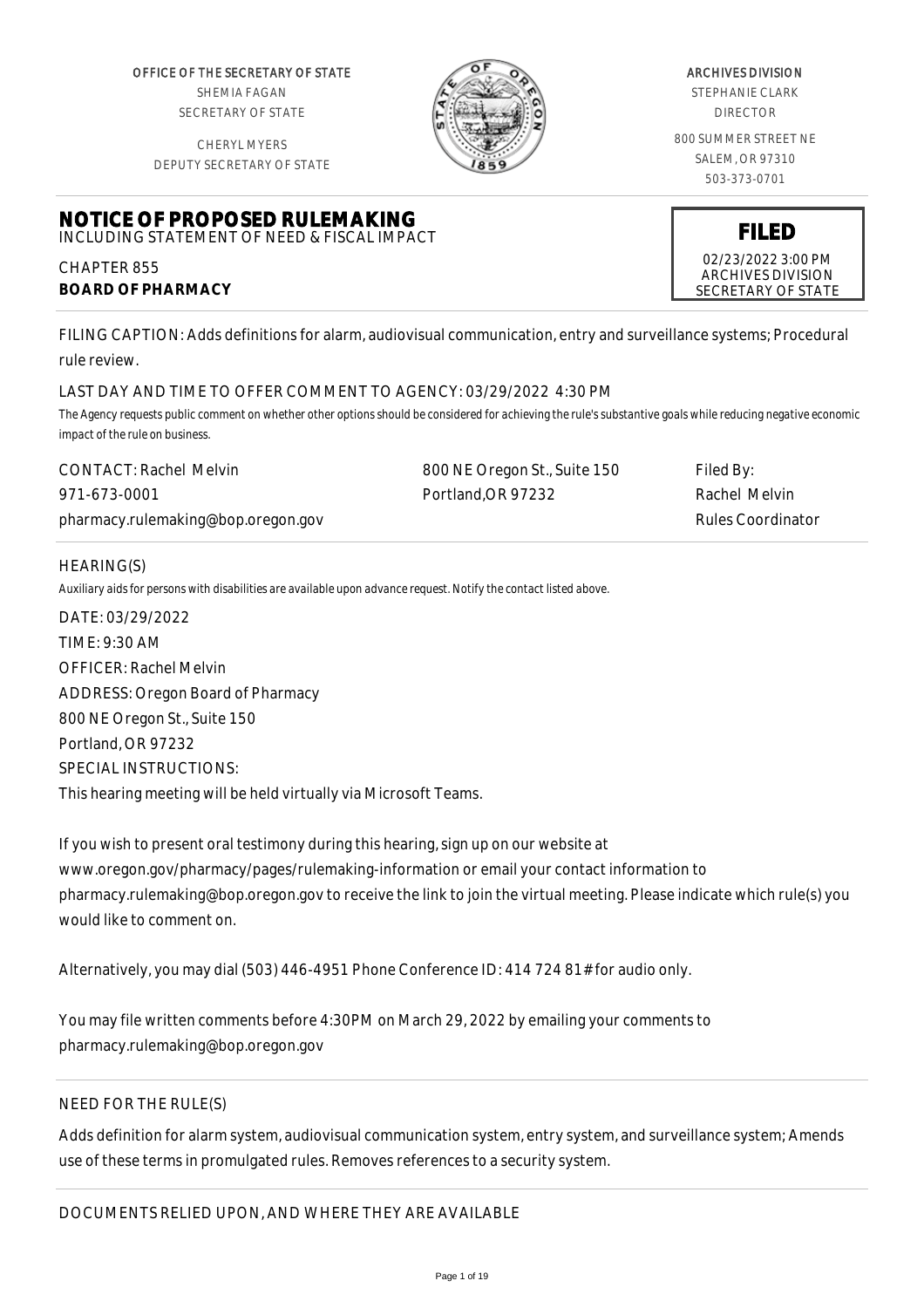## STATEMENT IDENTIFYING HOW ADOPTION OF RULE(S) WILL AFFECT RACIAL EQUITY IN THIS STATE

Since the proposed rules provide clarity for currently promulgated rules, no effects on racial equity are anticipated.

#### FISCAL AND ECONOMIC IMPACT:

None anticipated.

### COST OF COMPLIANCE:

*(1) Identify any state agencies, units of local government, and members of the public likely to be economically affected by the rule(s). (2) Effect on Small Businesses: (a) Estimate the number and type of small businesses subject to the rule(s); (b) Describe the expected reporting, recordkeeping and administrative activities and cost required to comply with the rule(s); (c) Estimate the cost of professional services, equipment supplies, labor and increased administration required to comply with the rule(s).*

None anticipated.

### DESCRIBE HOW SMALL BUSINESSES WERE INVOLVED IN THE DEVELOPMENT OF THESE RULE(S):

Small businesses were not involved with the development of the proposed rule amendment.

### WAS AN ADMINISTRATIVE RULE ADVISORY COMMITTEE CONSULTED? NO IF NOT, WHY NOT?

A RAC was not consulted, board staff proposed rule amendments to ensure clarity.

### RULES PROPOSED:

855-020-0110, 855-041-1020, 855-041-3220, 855-041-3230, 855-041-3235, 855-041-3240, 855-041-3245, 855- 041-3250, 855-041-5055, 855-041-6410, 855-065-0012, 855-139-0100, 855-139-0210, 855-139-0215, 855-139- 0230, 855-139-0550

#### AMEND: 855-020-0110

RULE SUMMARY: Proposed revision amends (6) real-time continuous audio and visual communication and adds "audiovisual communication system" to ensure clarity to registrants.

CHANGES TO RULE:

#### 855-020-0110

#### Prescribing Practices

(1) A pharmacist located and licensed in Oregon may prescribe and dispense FDA-approved drugs and devices included on either the Formulary or Protocol Compendia, set forth in this Division. A pharmacist may only prescribe a drug or device consistent with the parameters of the Formulary and Protocol Compendia, and in accordance with federal and state regulations.¶

(2) A pharmacist must create, approve, and maintain policies and procedures for prescribing post-diagnostic drugs and devices or providing patient care services pursuant to statewide drug therapy management protocols. The policies and procedures must describe current and referenced clinical guidelines, and include but not be limited to:¶

- (a) Patient inclusion and exclusion criteria;¶
- (b) Explicit medical referral criteria;¶
- (c) Care plan preparation, implementation, and follow-up;¶
- (d) Patient education; and¶
- (e) Provider notification; and¶
- (f) Maintaining confidentiality.¶

(3) The pharmacist is responsible for recognizing limits of knowledge and experience and for resolving situations beyond their expertise by consulting with or referring patients to another health care provider.¶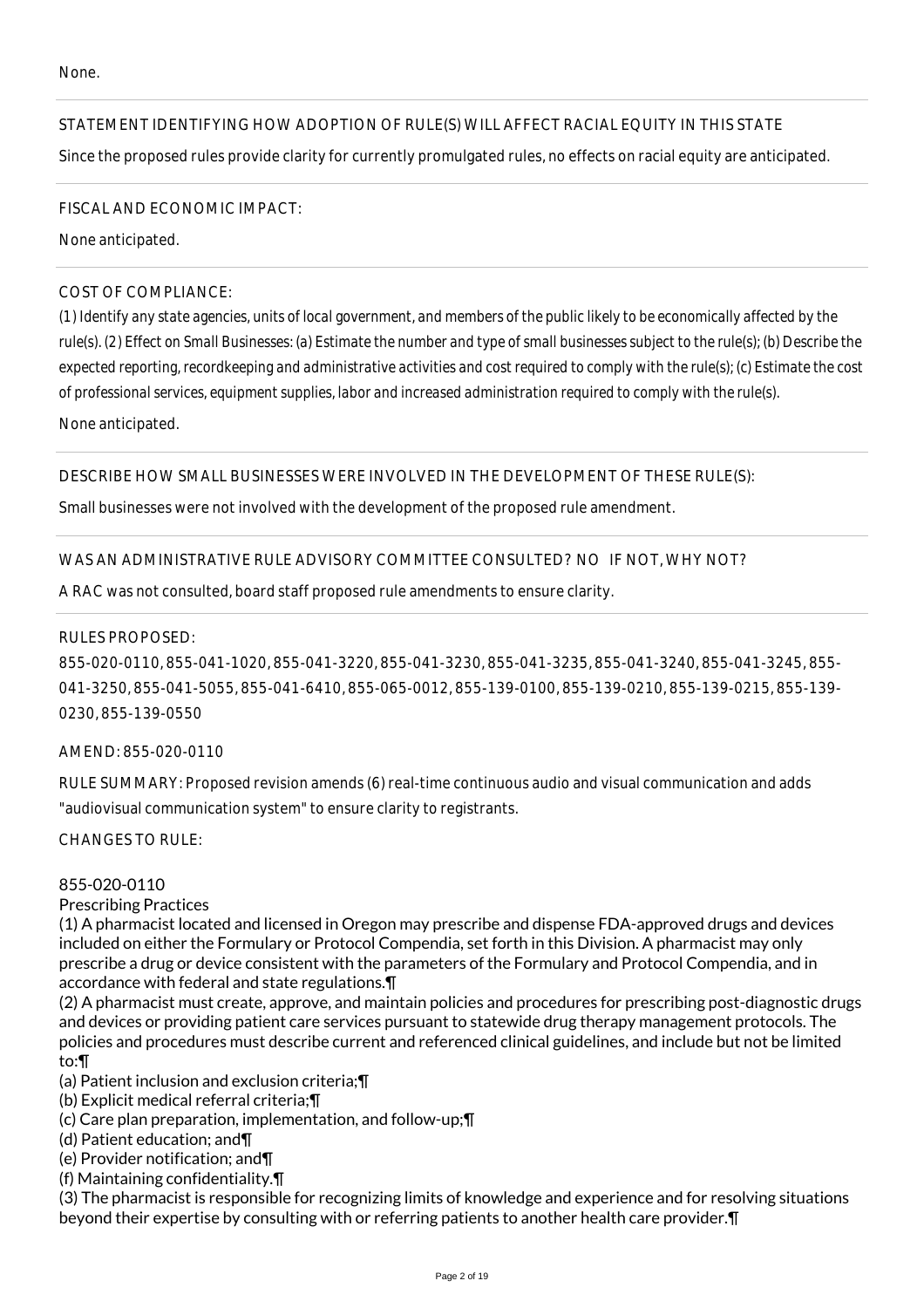(4) For each drug or device the pharmacist prescribes, the pharmacist must:¶

(a) Assess patient and collect subjective and objective information, including the diagnosis for Formulary Compendia items, about the patient's health history and clinical status. The pharmacist's physical assessment must be performed in a face-to-face, in-person interaction and not through electronic means; and¶ (b) Utilize information obtained in the assessment to evaluate and develop an individualized patient-centered care plan, pursuant to the statewide drug therapy management protocol and policies and procedures; and¶ (c) Implement the care plan, to include appropriate treatment goals, monitoring parameters, and follow-up; and¶ (d) Provide notification to the patient's identified primary care provider or other care providers when applicable within five business days following the prescribing of a Compendia drug or device.¶

(5) The pharmacist must maintain all records associated with prescribing and other related activities performed for a minimum of 10 years, and a copy must be made available to the patient and provider upon request. Pharmacy records must be retained and made available to the Board for inspection upon request. Records must be stored onsite for at least one year and then may be stored in a secure off-site location if retrievable within three business days. Records and documentation may be written, electronic or a combination of the two. ¶

(6)-If consultation is provided through an electronic means, the Oregon licensed Pharmacist must use real-timean audio-visual communication system to conduct the consultation.

Statutory/Other Authority: ORS 689.205

Statutes/Other Implemented: ORS 689.645, ORS 689.649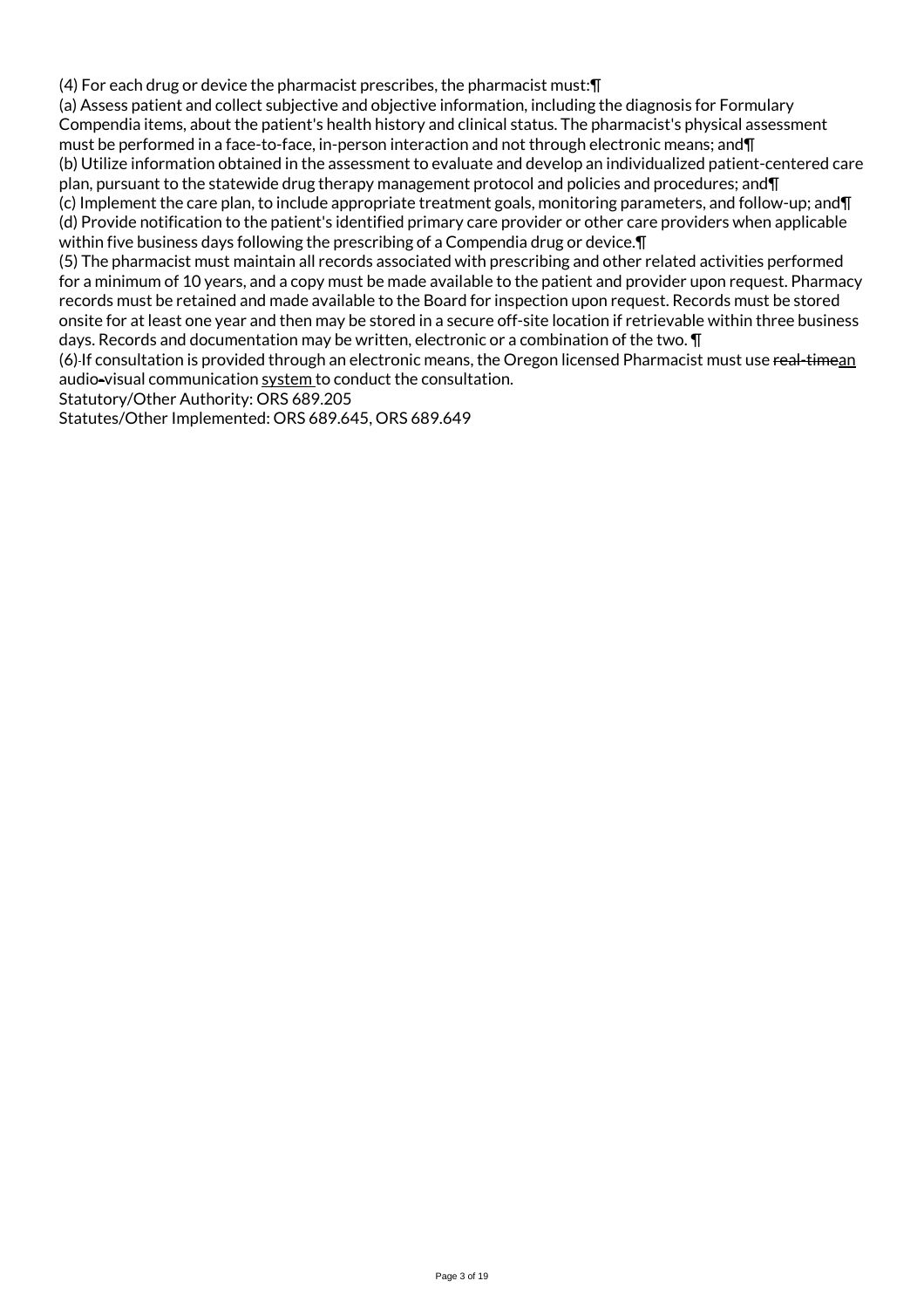RULE SUMMARY: Proposed amendments include repealing (5) which removes a waiver for pharmacy compliance with (1)-(4) and also removes a reference to board approved "security system" for which there is not a definition to ensure clarity to registrants.

CHANGES TO RULE:

855-041-1020 Security of Prescription Area ¶

(1) The area in a registered pharmacy where legend and/or controlled substances are stored, possessed, prepared, manufactured, compounded, or repackaged shall be restricted in access, in such a manner as to ensure the security of those drugs.¶

(2) The pharmacist-in-charge and each pharmacist while on duty shall be responsible for the security of the prescription area including provisions for adequate safeguards against theft or diversion of prescription drugs, and records for such drugs.¶

(3) When there is no pharmacist present, the pharmacy shall be secured to prevent entry. All entrances to the pharmacy shall be securely locked and any keys to the pharmacy shall remain in the possession of the pharmacistin-charge and other employee pharmacists as authorized by the pharmacist-in-charge. When there is no pharmacist present, and it is necessary for non-pharmacist employees or owners to have access to the pharmacy, the prescription area shall be secured from entry as described in OAR 855-041- 2100.¶

(4) Prescription drugs and devices and non-prescription Schedule V controlled substances shall be stored within the prescription area or a secured storage area.¶

(5) Any security system deviating from the requirements of this section, except as provided in OAR 855-041- 6310, shall be approved by the Board prior to implementation. Requests for such approval shall be in writing and provide a detailed description of the proposed system. A written description of such security system, as approved by the Board, shall be maintained in the pharmacy.

Statutory/Other Authority: ORS 475.035, ORS 689.205 Statutes/Other Implemented: ORS 689.205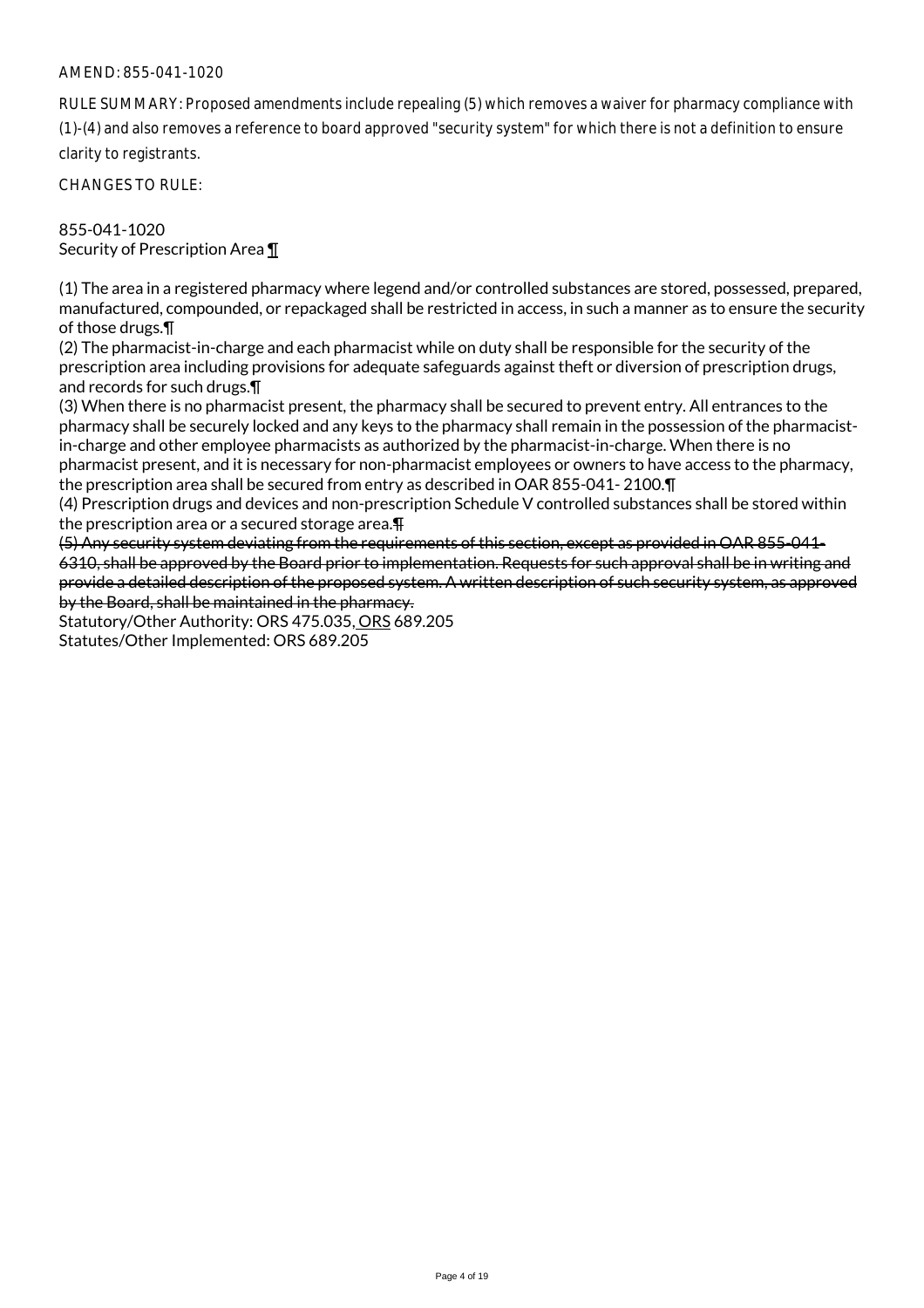RULE SUMMARY: Proposed revisions amend the inconsistent use of "real-time audio and visual connection", "continuous audio/visual connection" and "continuous audio and visual connection" and instead utilizes "audiovisual

communication system" consistently to ensure clarity to registrants in (1)(3) and (4).

CHANGES TO RULE:

#### 855-041-3220

Telework: Supervision Requirements

The Oregon registered Drug Outlet Pharmacy, Pharmacist-in-charge of the Drug Outlet and the supervising Oregon licensed Pharmacist from the Drug Outlet must:¶

(1) Utilize technology that enables real-timean audio and visual connectionmmunication system and have appropriate technology or interface to allow access to information required to complete assigned duties;¶ (2) Ensure telephone audio is recorded, reviewed and stored for all patient interactions completed by Certified Oregon Pharmacy Technicians and Interns;¶

(3) Ensure an Oregon licensed Pharmacist is supervising, directing and controlling each Intern and Certified Oregon Pharmacy Technician and that the continuous audio/visual connectionmunication system is fully operational;¶

(4) Ensure that an Oregon licensed Pharmacist using professional judgment, determines the frequency of "checkins" for each licensee being supervised via the real-time audio and visual connectionaudiovisual communication system with a minimum of at least once per work shift to ensure patient safety, compliance with federal and state laws, and documents the interaction;¶

(5) Be readily available to answer questions and fully responsible for the practice and accuracy of the licensee; and¶

(6) Ensure the Intern or Certified Oregon Pharmacy Technician knows the identity of the Oregon licensed Pharmacist who is providing supervision, direction and control at all times.¶

(7) The Oregon licensed Pharmacist who is supervising an Intern or Certified Oregon Pharmacy Technician at a Telework Site must:¶

(a) Using professional judgment, determine the percentage of patient interactions for each licensee that must be reviewed to ensure public health and safety with a minimum of 5% of patient interactions observed or reviewed;¶ (b) Review patient interactions within 48 hours of the patient interaction to ensure that each licensee is acting within the authority permitted under their license and patients are connected with a pharmacist upon request; [

(c) Document the following within 24 hours of the review in (b):¶

(A) Number of each licensee's patient interactions;¶

(B) Number of each licensee's patient interactions pharmacist is reviewing; ¶

(C) Date and time of licensee patient interaction pharmacist is reviewing; ¶

(D) Date and time of pharmacist review of licensee's patient interaction; and¶

(E) Pharmacist notes of each interaction reviewed; and¶

(d) Report any violation of OAR 855 to the Oregon registered Drug Outlet Pharmacy within 24 hours of discovery and to the board within 10 days. ¶

(8) The Oregon registered Drug Outlet Pharmacy must comply with the pharmacist's determination in (7)(a),

employ adequate staff to allow for completion of the review within 48 hours, and retain records.

Statutory/Other Authority: ORS 689.135, ORS 689.151, ORS 689.205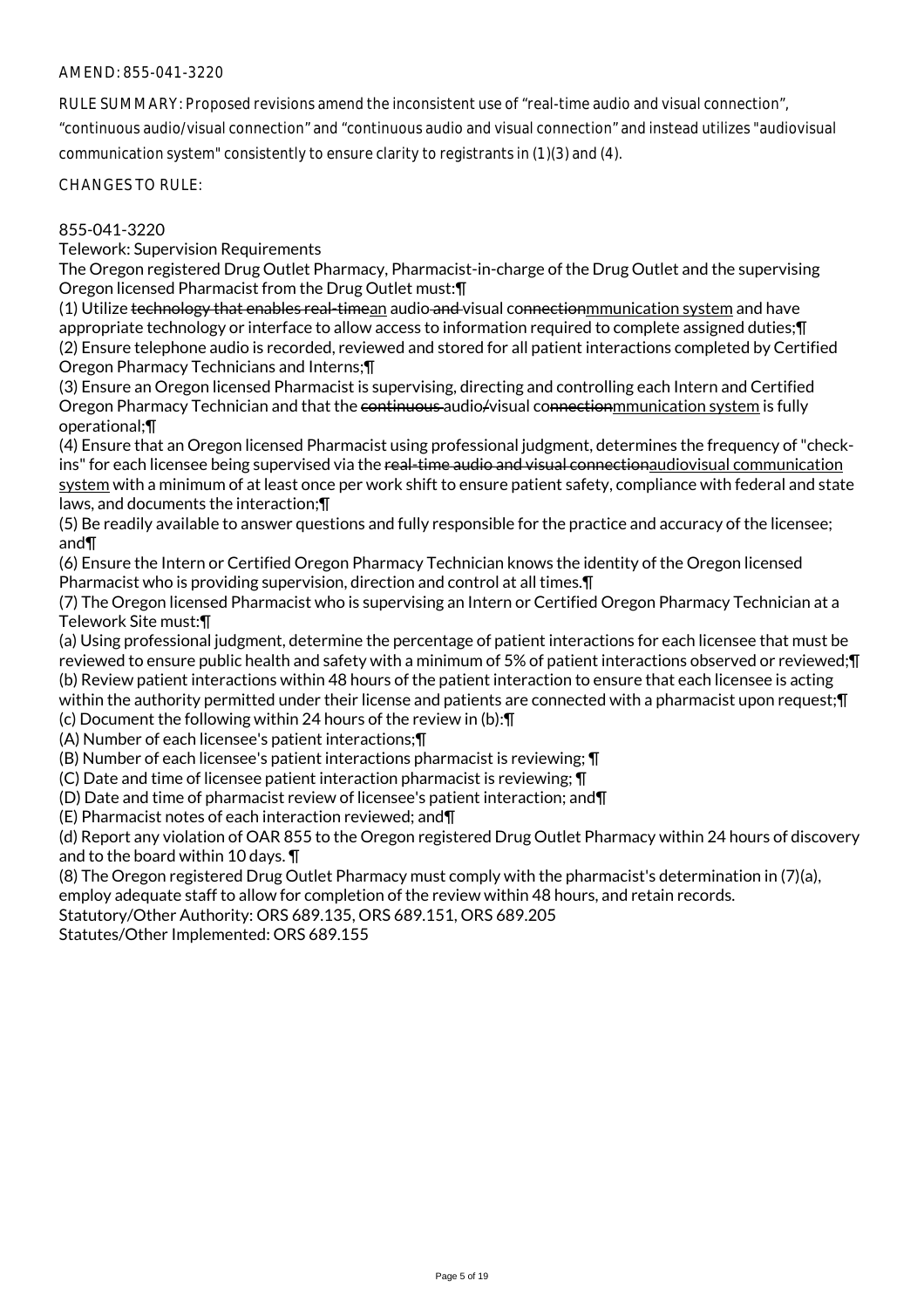RULE SUMMARY: Proposed revision amends "continuous audio and visual connection" in (2) and (5) and adds

"audiovisual communication system" to ensure clarity to registrants.

CHANGES TO RULE:

#### 855-041-3230

Telework: Technology

The Oregon registered Drug Outlet Pharmacy, Pharmacist-in-charge of the Drug Outlet and the Pharmacist from the Drug Outlet must: ¶

(1) Use still image capture or store and forward for verification of prescriptions with a camera that is of sufficient quality and resolution so that the Oregon licensed Pharmacist from the Oregon registered Drug Outlet Pharmacy can visually identify each:¶

(a) Source container including manufacturer, name, strength, lot, and expiration;¶

(b) Dispensed product including the imprint and physical characteristics; ¶

(c) Completed prescription container including the label; and ¶

(d) Ancillary document provided to patient at the time of dispensing.¶

(2) Test the continuous audio and visual connectionaudiovisual communication system and document that it operates properly before engaging in telework.¶

(3) Develop, implement and enforce a plan for responding to and recovering from an interruption of service which prevents an Oregon licensed Pharmacist from supervising, directing and controlling the Intern and Certified Oregon Pharmacy Technician at the Telework Site.¶

(4) Ensure access to: ¶

(a) Appropriate and current pharmaceutical references based on the services offered; and ¶

(b) Appropriate and current Oregon Revised Statutes, Oregon Administrative Rules, United States Code, Code of Federal Regulations, standards adopted by reference (e.g. USP) based on services offered by the outlet and a minimum of three years of the Board of Pharmacy quarterly newsletters.¶

(5) Train the Oregon licensed Pharmacists, Interns and Certified Oregon Pharmacy Technicians in the operation of continuous audio and visual connectionaudiovisual communication system.

Statutory/Other Authority: ORS 689.135, ORS 689.151, ORS 689.205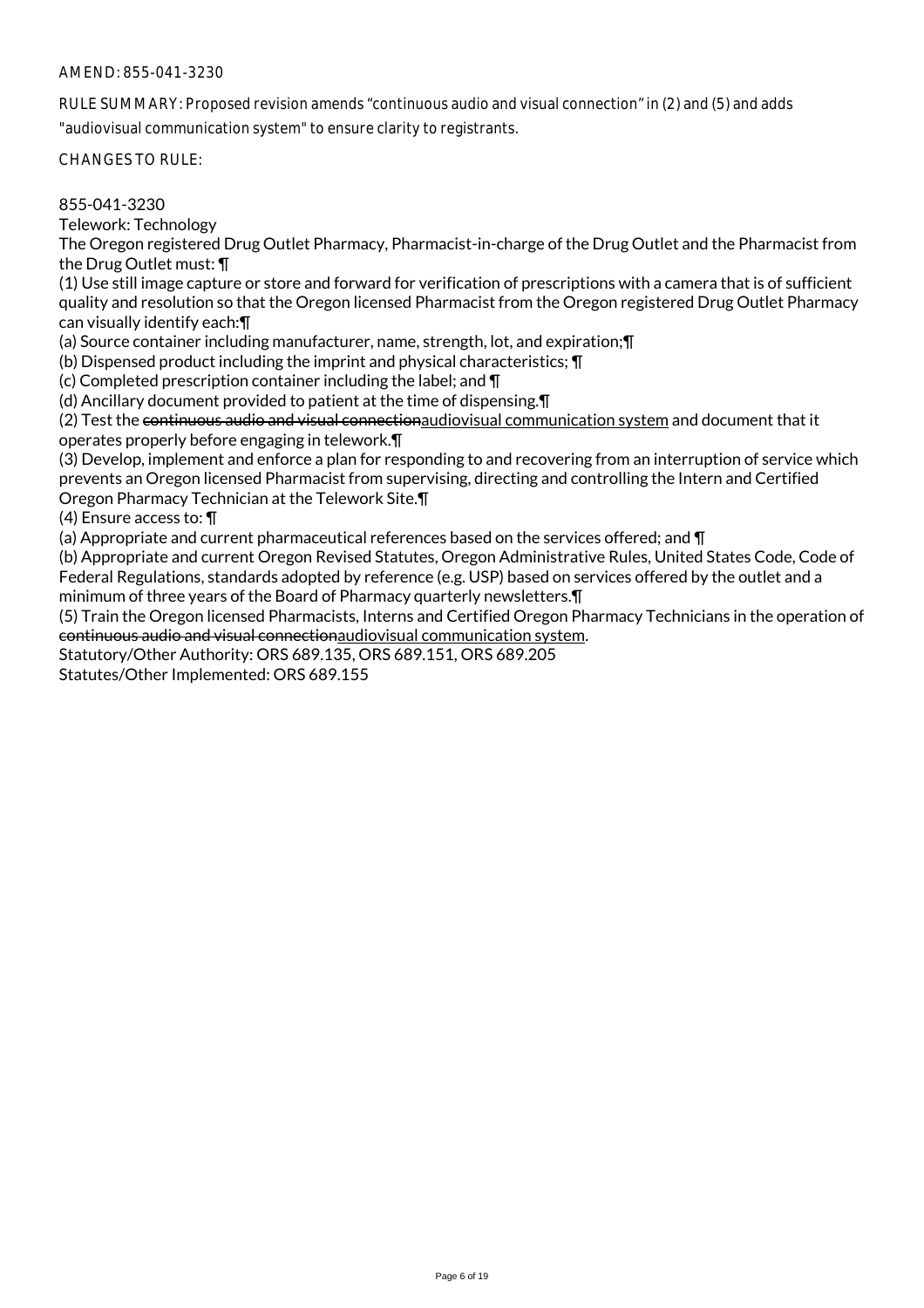RULE SUMMARY: Proposed revision amends (1) by removing "continuous audio and visual connection" and adds "audiovisual communication system" to ensure clarity to registrants.

CHANGES TO RULE:

### 855-041-3235

Telework: Personnel

(1) The Oregon licensed Pharmacist-in-charge of the Drug Outlet Pharmacy is responsible for all operations at Drug Outlet Pharmacy including responsibility for the continuous audio and visual connectionaudiovisual communication system and enforcing policies and procedures.¶

(2) A Drug Outlet Pharmacy may not utilize Pharmacy Technicians, or unlicensed personnel at Telework Sites. ¶ (3) An Intern or Certified Oregon Pharmacy Technician working at a Telework Site is required to have at least one year experience performing similar services for an Oregon registered Drug Outlet Pharmacy during the three years preceding the date the Intern or Certified Oregon Pharmacy Technician begins teleworking.¶ (4) The Oregon licensed Pharmacist from the Drug Outlet Pharmacy who is supervising a licensee at a Telework Site must determine and document how many licensed individuals the pharmacist is capable of supervising,

directing and controlling based on the services being provided. ¶

(5) When supervising an Intern or Certified Oregon Pharmacy Technician working at a Telework Site, the Oregon licensed Pharmacist may supervise no more than four licensees among all locations, including the Drug Outlet Pharmacy.¶

(6) The Drug Outlet Pharmacy is required to comply with the pharmacist's determination in (4) and retain records.¶

(7) Prior to working at a Telework Site, the Intern or Certified Oregon Pharmacy Technician and the Oregon licensed Pharmacist supervising the Telework Site must have completed a training program on the use of all equipment necessary for secure operation of the Telework Site.

Statutory/Other Authority: ORS 689.135, ORS 689.151, ORS 689.205 Statutes/Other Implemented: ORS 689.155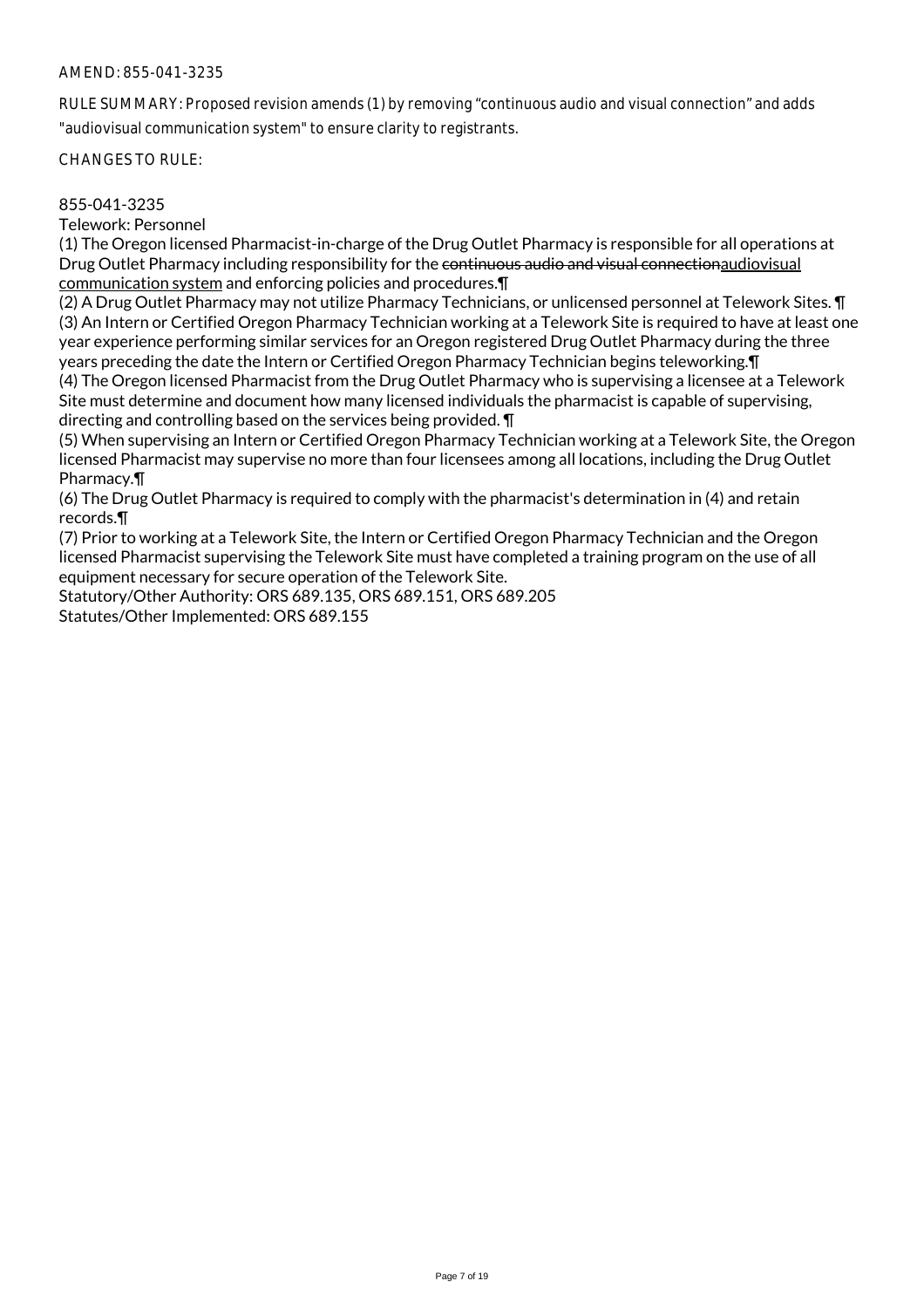RULE SUMMARY: Proposed revision includes amending "real-time audio and visual connection" in (2)(C) and adds "audiovisual communication system" to ensure clarity to registrants.

CHANGES TO RULE:

#### 855-041-3240

Telework: Environment and Security

(1) Telework Sites must be located in a designated area where:¶

(a) All equipment is stored; ¶

(b) All work is performed; and¶

(c) Confidentiality is maintained such that patient information cannot be viewed or overheard by anyone other than the Pharmacist, Intern or Certified Oregon Pharmacy Technician.¶

(2) The Pharmacist-in-charge of the Drug Outlet Pharmacy and each Oregon licensed Pharmacist supervising a Telework Site is responsible for ensuring the Telework Site has a designated work area that is secure and has been approved and documented by an Oregon licensed Pharmacist prior to utilization. ¶

(3) All computer equipment used at the Telework Site must:¶

(a) Establish and maintain a secure connection to the pharmacy and patient information;¶

(b) Utilize equipment that prevents unauthorized access to the pharmacy and patient information; and¶

(c) Be configured so that the pharmacy and patient information is not accessible when:¶

(A) There is no Oregon licensed Pharmacist actively supervising the Intern or Certified Oregon Pharmacy Technician who is assisting in the practice of pharmacy from a Telework Site; or¶

(B) There is no Pharmacist, Intern or Certified Oregon Pharmacy Technician present at the Telework Site; or¶ (C) Any component of the real-time audio and visual connectionaudiovisual communication system is not functioning; and¶

(d) Comply with all security and confidentiality requirements.¶

(4) A record must be maintained with the date, time and identification of the licensee accessing patient or pharmacy records from a Telework Site.¶

(5) Interns and Certified Oregon Pharmacy Technicians may only work from a Telework Site when authorized in real-time by an Oregon licensed Pharmacist who is supervising the licensee at the Telework Site.¶

(6) All records must be stored in a secure manner that prevents access by unauthorized persons.

Statutory/Other Authority: ORS 689.135, ORS 689.151, ORS 689.205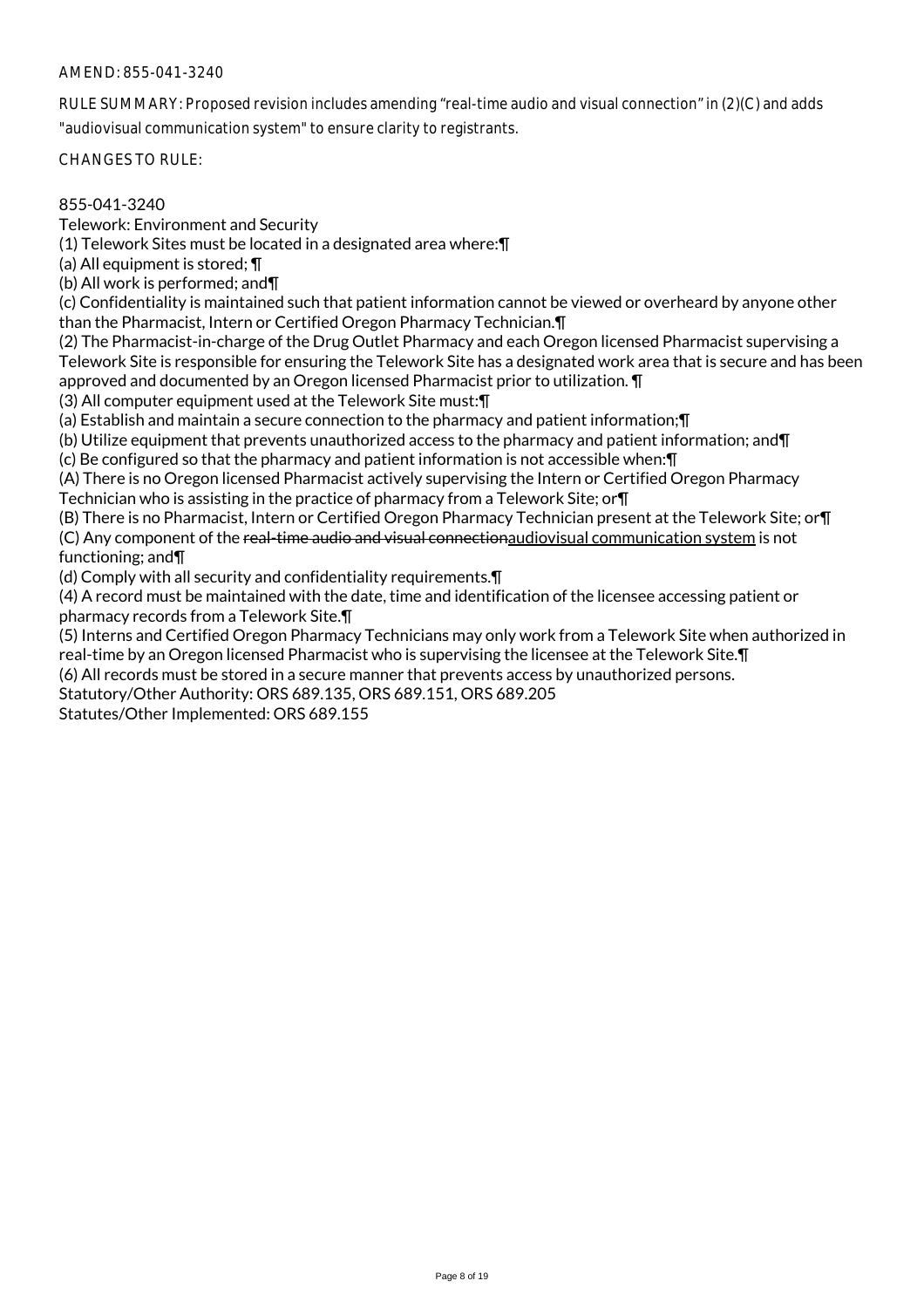RULE SUMMARY: Proposed revision amends "audio and visual connection" and adds "audiovisual communication system" in (2)(b) and (2)(h) to ensure clarity to registrants.

CHANGES TO RULE:

### 855-041-3245

Telework: Policies and Procedures

(1) If a Drug Outlet Pharmacy utilizes licensees at Telework Sites the Drug Outlet Pharmacy and the Oregon licensed Pharmacist-in-charge is accountable for establishing, maintaining, and enforcing written policies and procedures for the licensees working from a Telework Site. The written policies and procedures must be maintained at the Drug Outlet Pharmacy and must be available to the board upon request. ¶

(2) The written policies and procedures must include at a minimum the services, responsibilities and

accountabilities of the licensee engaging in telework including;¶

(a) Security;¶

(b) Operation, testing and maintenance of the audio and visual connecmmunication; []

(c) Detailed description of work performed;¶

(d) Oregon licensed Pharmacist supervision, direction and control of Interns and Certified Oregon Pharmacy Technicians;¶

(e) Recordkeeping;¶

(f) Patient confidentiality;¶

(g) Continuous quality improvement;¶

(h) Plan for discontinuing and recovering services if the audio and visual connection disruption

occursmmunication system is disrupted;¶

(i) Confirmation of dedicated, secure Telework Sites;¶

(j) Documenting the identity, function, location, date and time of the licensees engaging in telework;¶

(k) Written agreement with licensees engaging in telework outlining specific functions performed, conditions and policies governing the operation of the Telework Site; and¶

(l) Equipment.

Statutory/Other Authority: ORS 689.135, ORS 689.151, ORS 689.205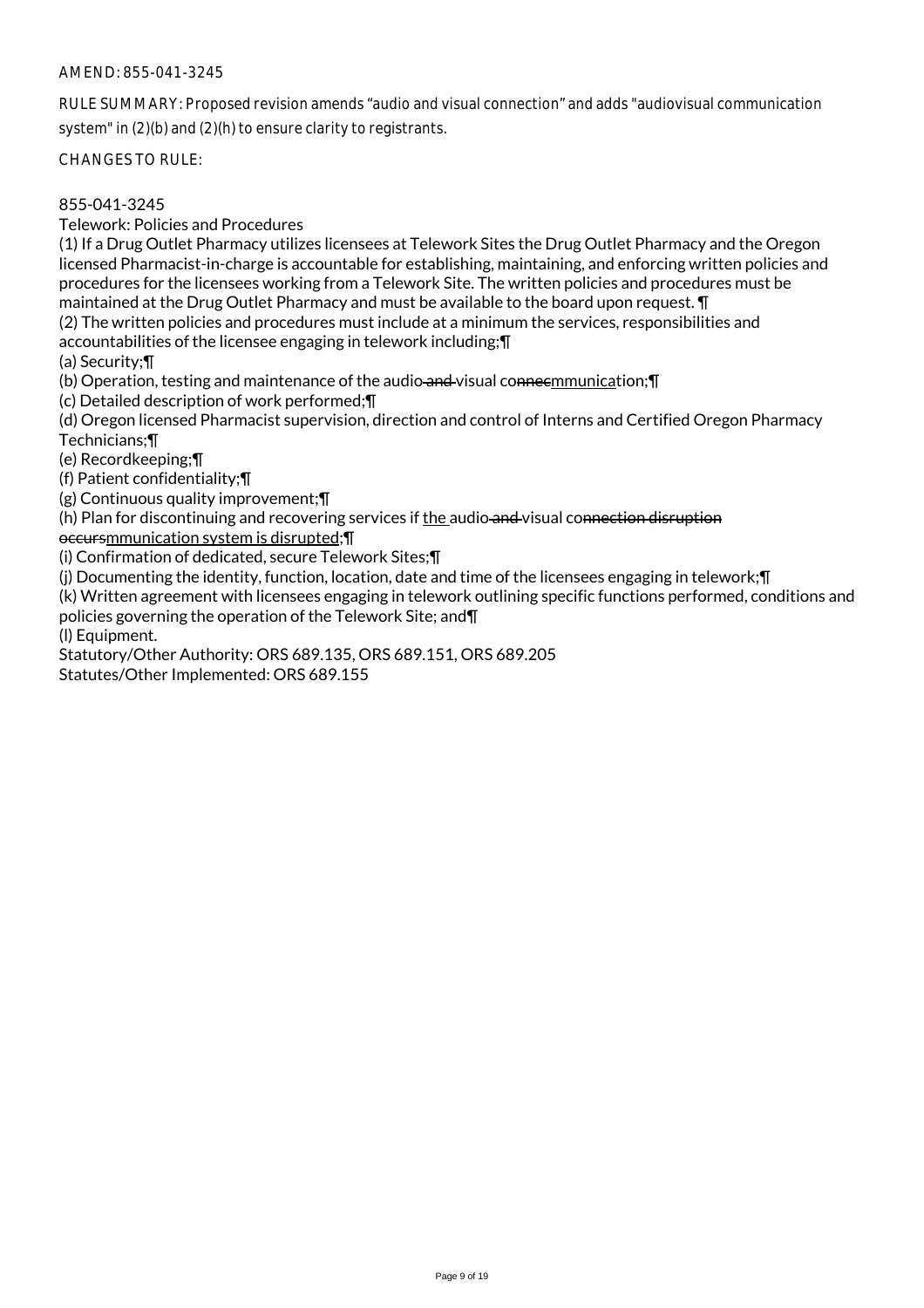RULE SUMMARY: Proposed revision includes amending "audio and visual" with "audiovisual communication system" to (3)(f) to ensure clarity to registrants.

CHANGES TO RULE:

### 855-041-3250

Telework: Records

(1) If a Drug Outlet Pharmacy utilizes licensees at Telework Sites the recordkeeping requirements OAR 855-041- 3205 through OAR 855-041-3250 are in addition to the requirements of other recordkeeping rules of the board. Unless otherwise specified, all records and documentation required by these rules must be retained for three years and made available to the board for inspection upon request. Records created at Telework Sites must be stored at the Drug Outlet for at least one year and may be stored, after one year, in a secured off-site location if retrievable within three business days. Records and documentation may be written, electronic or a combination of the two.¶

(2) Records must be stored at the Telework site in a manner that prevents unauthorized access.¶

(3) Records must include, but are not limited to:¶

(a) Patient profiles and records;¶

(b) Patient contact and services provided;¶

(c) Date, time and identification of the licensee accessing patient or pharmacy records from a Telework Site;¶

(d) If filling prescriptions, date, time and identification of the licensee and the specific activity or function of the person performing each step in the dispensing process;¶

(e) List of employees working from Telework Sites that includes:¶

(A) Name;¶

(B) License number;¶

(C) Verification of each license; ¶

(D) Address of Telework Site; and¶

(E) Name of the Oregon licensed Pharmacist who verified each licensure, approved licensee to telework and approved each Telework Site;¶

(f) Audio and visual connectionmmunication system testing and training;¶

(g) Still image capture and store and forward images must be retained according to (1); ¶

(h) Data and telephone audio must be retained for 6 months; and¶

(i) Any errors or irregularities identified by the quality improvement program.

Statutory/Other Authority: ORS 689.135, ORS 689.151, ORS 689.205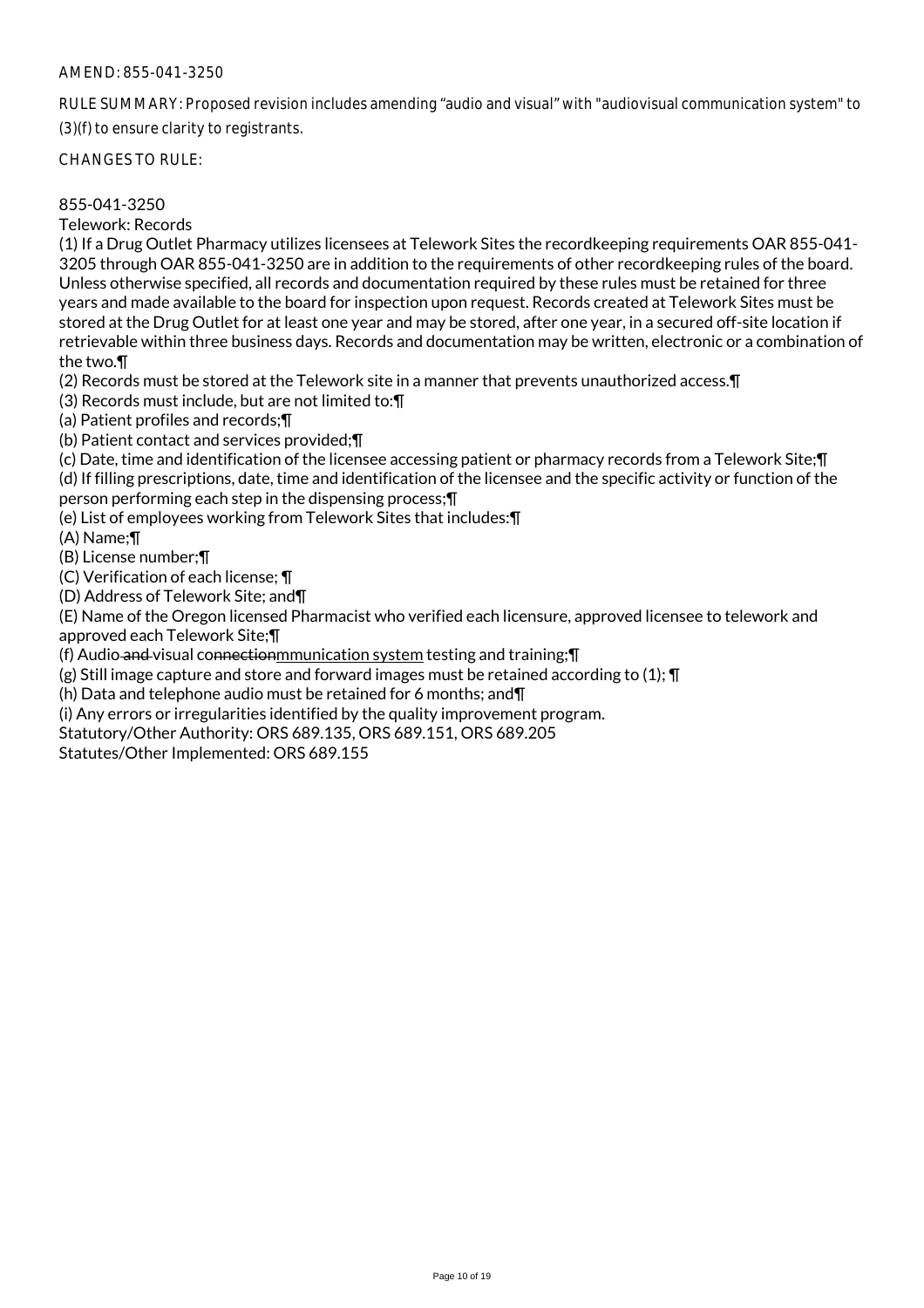RULE SUMMARY: Proposed revision removes "real-time audio-visual technology" and adds "audiovisual communication system" in the 1st paragraph and in (3) to ensure clarity to registrants.

CHANGES TO RULE:

### 855-041-5055

Remote Distribution Facility (RDF)

The purpose of these rules is to provide for the use of a Certified Oregon Pharmacy Technician functioning outside of a pharmacy to prepare drugs only for administration to a patient by another healthcare provider, and where requisite pharmacist supervision and verification is provided remotely by an Oregon licensed pharmacist via real-timean audio-visual technology.communication system. I

(1) A pharmacy physically located in Oregon may make written application to operate a RDF. ¶

(2) The B board may approve an application for registration as a RDF which includes the following:  $\P$ 

(a) An operation plan; ¶

(b) Policies and Procedures; ¶

(c) A training plan; ¶

(d) A quality assurance plan for ensuring that there is a planned and systematic process for the monitoring and evaluation of the quality and appropriateness of pharmacy services and for identifying and resolving problems; and ¶

(e) The fee specified in Division 110. ¶

(3) Notwithstanding the definition of "supervision by a pharmacist" in Division 006, supervision in a RDF may be accomplished by a pharmacist via an audio-visual technologycommunication system from the applying pharmacy.  $\P$ 

(4) Notwithstanding rules in this Division and in Divisions 019 and 025, a Certified Oregon Pharmacy Technician who works in a RDF may have access to the facility without the physical presence of a pharmacist, but may only perform Board approved functions when under the supervision of a pharmacist.

Statutory/Other Authority: ORS 689.205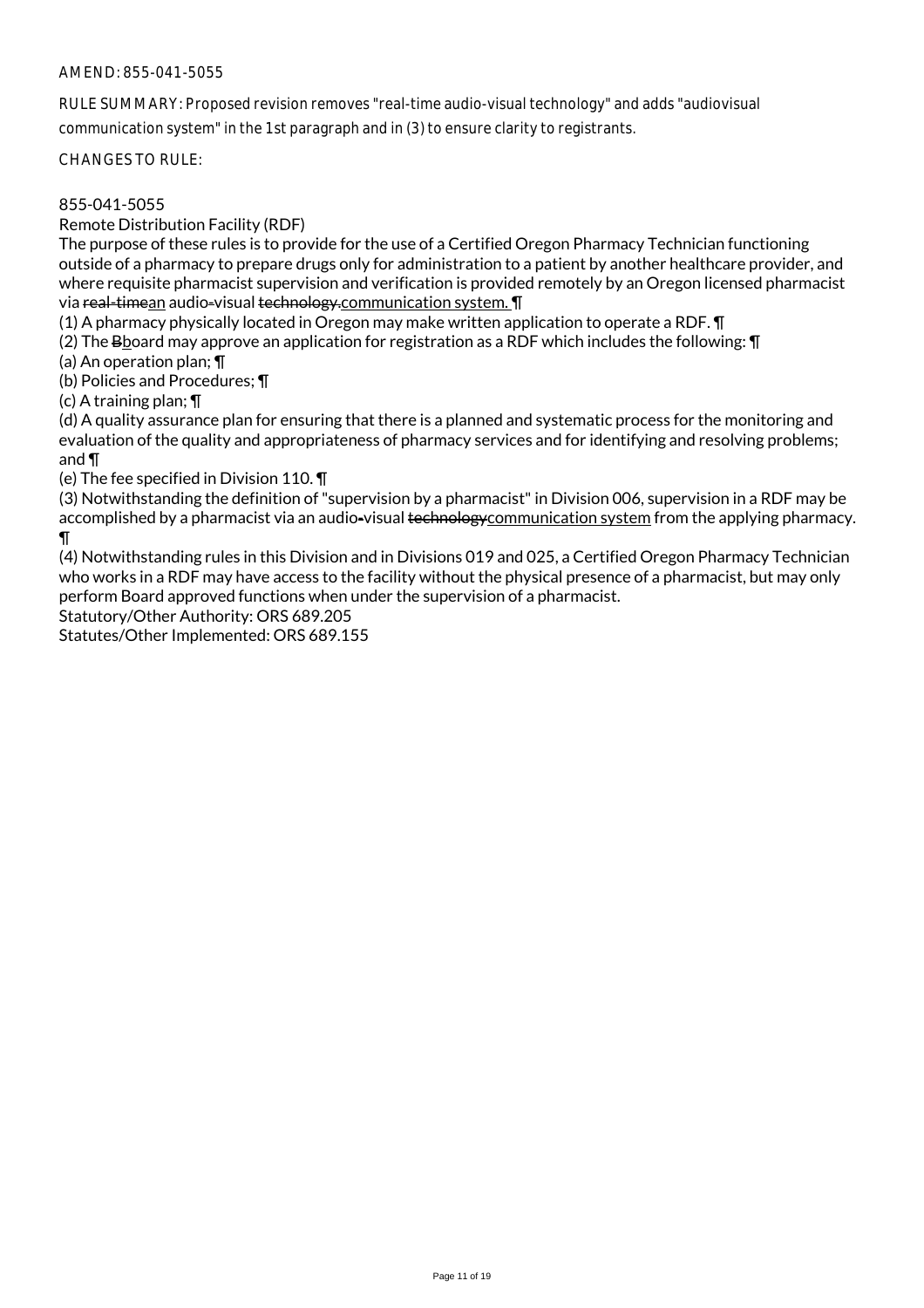RULE SUMMARY: Proposed revision includes amending (7)(b) by removing "security system" and adding "access" to ensure clarity to registrants.

CHANGES TO RULE:

## 855-041-6410

Emergency Department Distribution ¶

(1) A practitioner or associate practitioner with prescriptive authority in Oregon who is a member of the hospital's medical staff may dispense an emergency supply of drugs to a patient examined by them or by an associate practitioner subject to the following requirements:¶

(a) The prescriber shall offer the patient the option of being provided a prescription that may be filled at the pharmacy of the patient's choice.;¶

(b) During consultation with the patient or the patient's caregiver, the prescriber shall clearly explain the appropriate use of the drug supplied and the need to have a prescription for any additional supply of the drug filled at a pharmacy of the patient's choice.;¶

(c) The patient must be given instructions on the use and precautions for taking the drug;¶ Labeling¶

(d) The drug is in a manufacturer's unit-of-use container, such as an inhaler, or hospital pre-pack that has been labeled by the pharmacy with:¶

(A) Name of drug, strength, and number of units. When a generic name is used, the label must also contain the identifier of the manufacturer or distributor;¶

(B) Accessory cautionary information as required for patient safety;¶

(C) Product identification label if the drug is not in unit-of-use packaging;¶

(D) An expiration date after which the patient should not use the drug; and¶

(E) Name, address and phone number of the hospital pharmacy.¶

(e) The following information must be added to the drug container by the practitioner or nurse before dispensing to the patient:¶

(A) Name of patient;¶

(B) Directions for use by the patient;¶

(C) Date of issue;¶

(D) Unique identifying number as determined by policy and procedure;¶

(E) Name of prescribing practitioner; and¶

(F) Initials of the dispensing nurse or practitioner.¶

## Distribution Record¶

(f) A prescription or record of the distribution must be completed by the practitioner or nurse. This record must contain:¶

(A) Name of patient;¶

(B) Date of issuance;¶

(C) Drug name and strength distributed;¶

(D) Units issued;¶

(E) Name of practitioner;¶

(F) Initials of the dispensing nurse or practitioner; and¶

(G) Instructions given to the patient as labeled.¶

(g) Any additional information required by state and federal laws and regulations for the distribution of a drug to an outpatient;¶

(h) The record must be reviewed and documented by a pharmacist for accuracy and completeness. The pharmacist shall review the record of dispensing of drugs within 24 hours. However, if the pharmacy is closed, records shall be reviewed during the first day the pharmacy is open but not to exceed 72 hours following the dispensing; and¶ (i) Errors and discrepancies will be included in hospital and pharmacy QA review process and available to the Bboard.¶

(2) A controlled substance may only be distributed or dispensed to an outpatient by the examining practitioner after the patient has been examined by the practitioner and a legitimate medical purpose for a controlled substance has been determined. Distribution of a controlled substance must comply with all applicable state and federal laws and regulations.¶

(3) The CPO or PIC and appropriate hospital committee will establish a limited selection and quantity of drugs to be included in the Emergency Department formulary and the amount contained in each prepak that may be distributed to meet only the acute care needs of a patient; for example, an emergency supply of drugs. The amount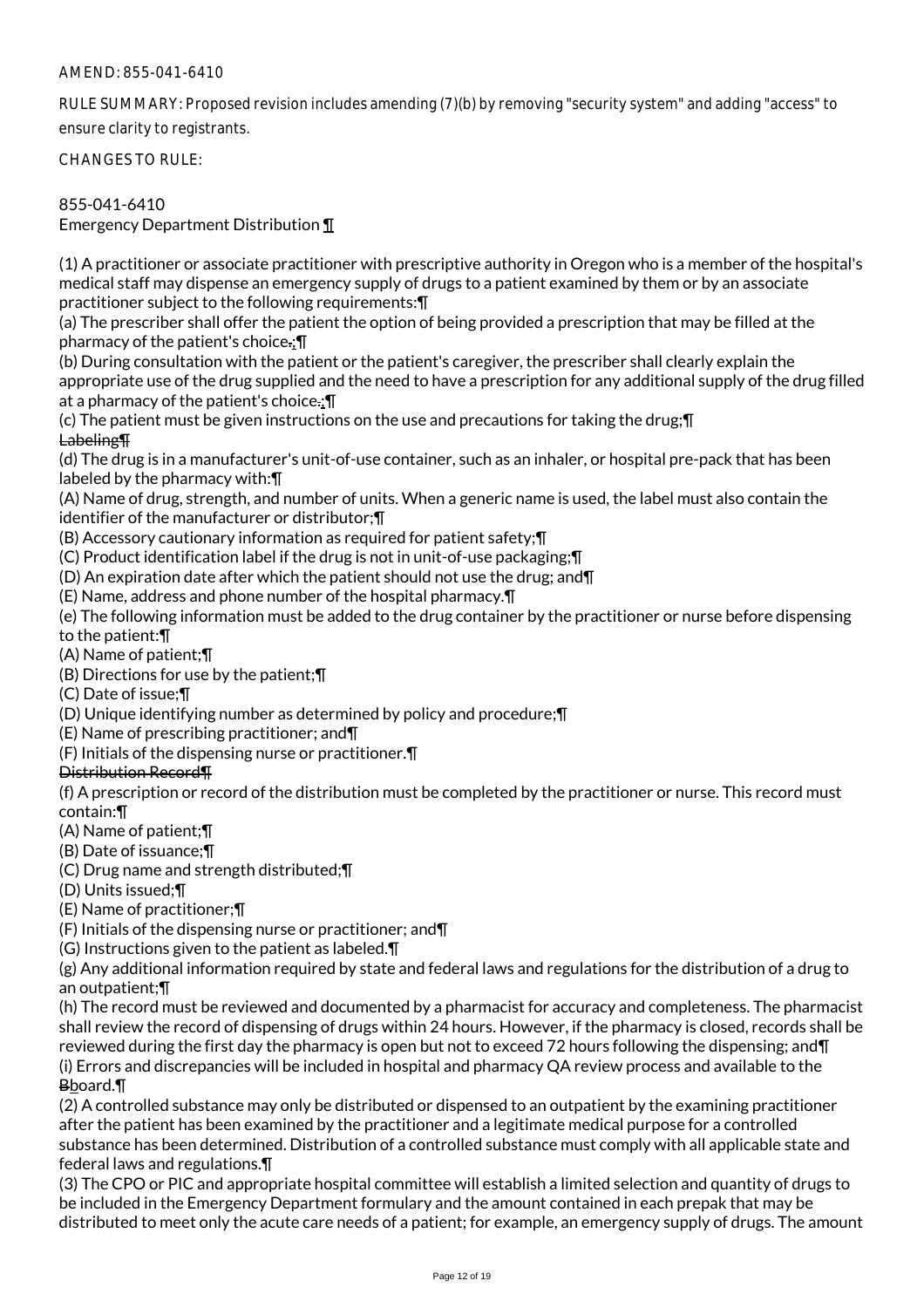dispensed may not exceed a 48 hour supply except for:¶

(a) A drug in the manufacturer's unit-of-use packaging such as an inhalant or a topical drug;¶

(b) A full course of therapy that may be dispensed if in the professional judgment of the pharmacist or practitioner this would be in the patient's best interest such as an antibiotic;¶

(4) Any additional preparation for use of the medication must be completed prior to discharge; for example, reconstituting antibiotics;¶

Automated Dispensing Machine¶

(5) For the purpose of this rule an Automated Dispensing Machine (ADM) is a machine or contrivance which will prepare a completed and labeled prescription which is ready for dispensing to the patient or patient's representative.¶

(6) An Automated Dispensing Machine; may only be located within the Emergency Department in a secure environment that has no direct public access, and when used, must be part of the discharge procedure;¶

(7) When the patient or patient's representative receives the prescription from an ADM;¶

(a) A registered nurse or practitioner or pharmacist must be present at the time of dispensing; and¶ (b) A registered nurse or practitioner or pharmacist will grant access to the ADM for the release of the drugs to be dispensed using a password protected or biometric security systemaccess; and¶

(c) The patient or patient's representative will obtain the drug using a specific patient access code.¶

(8) Only a pharmacy technician, certified pharmacy technician, intern or pharmacist may access the drug supply in the ADM.¶

(9) The CPO or PIC will establish policies and procedures for use of the ADM including, but not limited to emergency access and down time procedures for the ADM.¶

(10) Upon written request, the Bboard may waive any of the requirements of this rule if a waiver will further public health or safety. A waiver granted under this section shall only be effective when it is issued in writing and will be time limited.

Statutory/Other Authority: ORS 689.205

Statutes/Other Implemented: ORS 689.155, ORS 689.505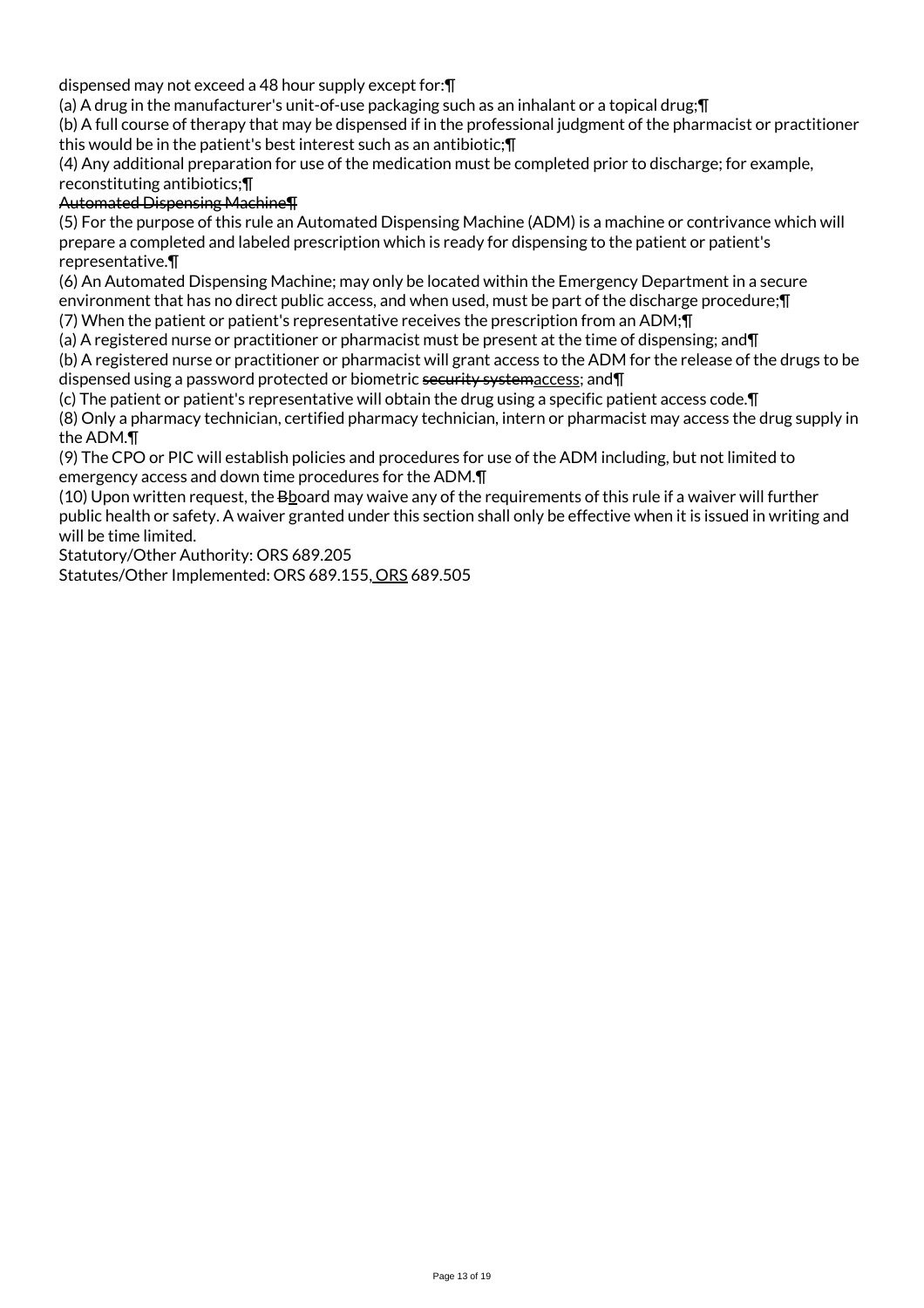### AMEND: 855-065-0012

RULE SUMMARY: Proposed revisions include amending (3)(a) by removing "access controls" and adding "entry system" and amending (3)(b) by adding "system" to ensure clarity for registrants.

CHANGES TO RULE:

855-065-0012 Storage of Drugs ¶

(1) As a condition for receiving and retaining a wholesale distributor registration issued under these rules, an applicant must satisfy the Board that the applicant has and will continuously maintain acceptable storage and handling conditions and facilities standards for each facility at which drugs are received, stored, warehoused, handled, held, offered, marketed, or displayed, or from which drugs are transported, including:¶

(a) Suitable construction of the facility and appropriate monitoring equipment to ensure that drugs in the facility are maintained in accordance with labeling or in compliance with official compendium standards.¶ (b) Suitable size and construction to facilitate cleaning, maintenance, and proper wholesale distribution

operations.¶

(c) Adequate storage areas to provide appropriate lighting, ventilation, temperature, sanitation, humidity, space, equipment, and security conditions.¶

(d) A quarantine area for the separate storage of drugs that are outdated, damaged, deteriorated, misbranded, adulterated, counterfeit, suspected counterfeit, otherwise unfit for distribution, or contained in immediate or sealed secondary containers that have been opened.¶

(e) Maintenance of the facility in a clean and orderly condition.¶

(f) Maintenance of the facility in a commercial, nonresidential building.¶

(g) Freedom of the facility from infestation by insects, rodents, birds or vermin of any kind.¶

(2) The facility must be equipped with appropriate manual, electromechanical, or electronic temperature and

humidity recording equipment, devices, and logs to document proper storage of drugs.¶

(3) The facility must meet security standards including but not limited to:¶

(a) Access controlsn entry system that restricts access to areas where drugs are held, to authorized personnel. I

(b) An after -hours central alarm system or a comparable entry detection system.¶

(c) Adequate outside perimeter lighting.¶

(d) Safeguards against theft and diversion, including employee theft and theft or diversion facilitated or hidden by tampering with computers or electronic records.

Statutory/Other Authority: ORS 689.205

Statutes/Other Implemented: ORS 689.155, ORS 689.305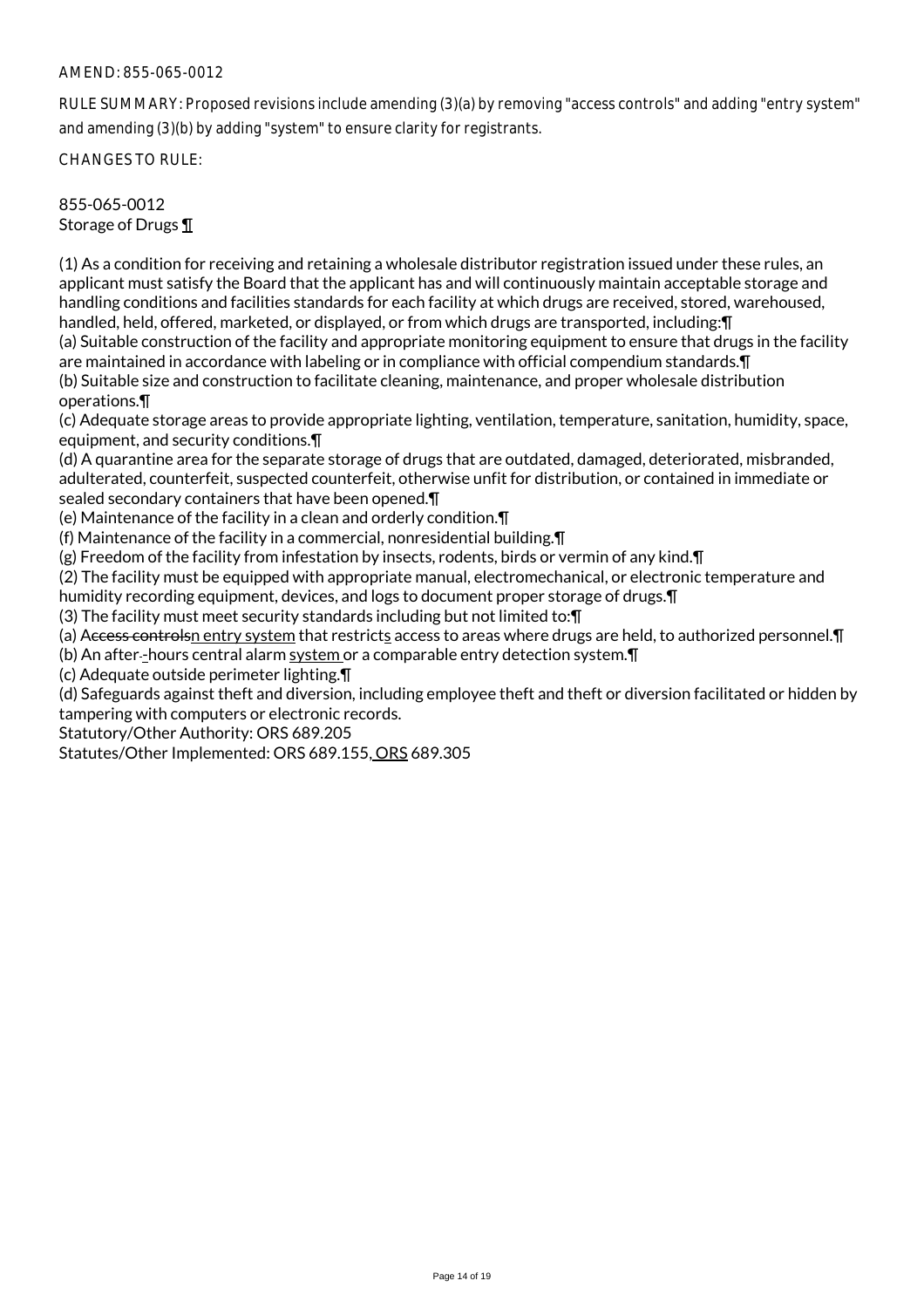RULE SUMMARY: Proposed amendments include removing "security" and adding "alarm", "deter and detect" in (3), and adds "surveillance system" language in (3)(c). Removes "with an audible alarm" and adds "if unauthorized access occurs" in (6)(a) and amends (6)(b) by removing "keypad or other electronic" and adds "is controlled by an Oregon licensed Pharmacist". Removes "audiovisual link and adds "video" in (6)(c) to ensure clarity to registrants.

#### CHANGES TO RULE:

### 855-139-0100

**Security** 

(1) The area in a registered RDSP where legend and/or controlled substances are stored, possessed, prepared, compounded or repackaged must be restricted in access by utilizing physical barriers to include floor to ceiling walls and a locked separate entrance to ensure the security of those drugs.¶

(2) The RDSP Affiliated Pharmacy, the RDSP, Oregon licensed Pharmacist-in-charge of the RDSP Affiliated Pharmacy and each Oregon licensed Pharmacist supervising the RDSP is responsible for the security of the prescription area including provisions for adequate safeguards against loss, theft or diversion of prescription drugs, and records for such drugs.¶

(3) The RDSP must be locked and the securityalarm system armed to prevent, deter and detect entry when:¶

(a) There is no Oregon licensed Pharmacist from the RDSP Affiliated Pharmacy actively supervising the RDSP; or¶

(b) There is no Certified Oregon Pharmacy Technician present in the RDSP; or¶

(c) Any component of the surveillance system is not functioning.¶

(4) A record must be maintained with the name and license number of each person entering the pharmacy area of the RDSP.¶

(5) No one may be in the prescription area of a RDSP unless authorized in real-time by an Oregon licensed Pharmacist who is supervising the RDSP and from the RDSP Affiliated Pharmacy.¶

(6) Minimum security methods must include a properly functioning:¶

(a) Alarm system with an audible alarm at the RDSP and real-time notification to a designated licensee of the RDSP Affiliated Pharmacy;¶

(b) Electronic keypad or other electron if unauthorized access occurs;¶

(b) Electronic entry system that is controlled by an Oregon lic entry system thatsed Pharmacist and records the:¶

(A) Identification of the Oregon licensed Pharmacist authorizing access and securing the RDSP;¶

(B) Identification of the Certified Oregon Pharmacy Technician accessing and securing the RDSP; and¶

(C) Date and time of each activity. ¶

(c) Surveillance system that utilizes continuously accessible and recorded audiovisual linkvideo between the RDSP Affiliated Pharmacy and the RDSP. The system must provide a clear view of:¶

(A) Dispensing site entrances;¶

(B) Preparation areas;¶

(C) Drug storage areas;¶

(D) Pick up areas;¶

(E) Office areas; and¶

(F) Publicly accessible areas.

Statutory/Other Authority: ORS 475.035, ORS 689.205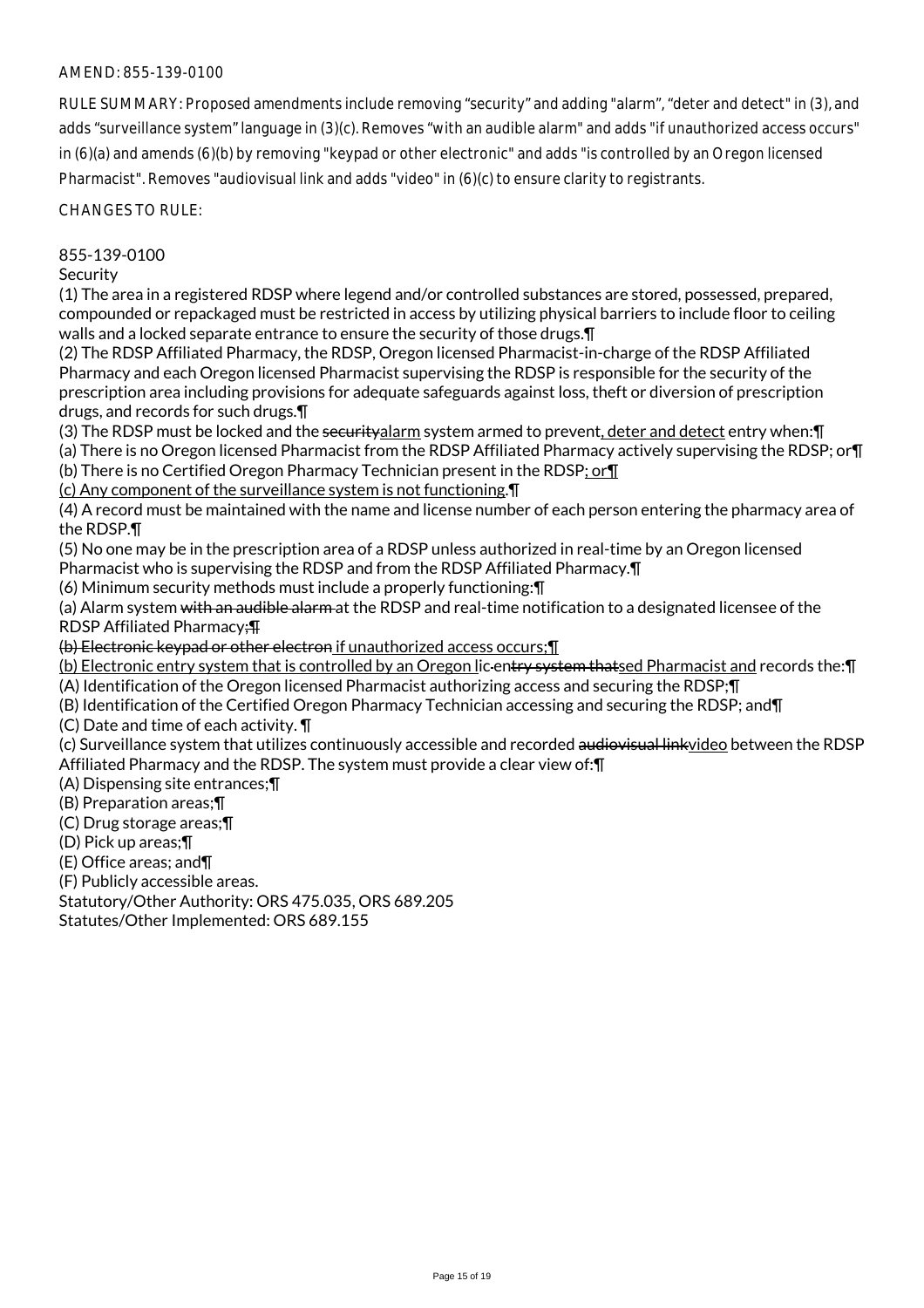RULE SUMMARY: Proposed revisions include removing "telepharmacy" and adding "surveillance system in (1) and amending (2) by removing "continuous audio and visual technology" and adding "audiovisual communication system" and adding "All patient interactions" to ensure clarity to registrants.

CHANGES TO RULE:

855-139-0210

Outlet: Supervision

A RDSP and its RDSP Affiliated Pharmacy must:¶

(1) Ensure prescription drugs are only dispensed at the RDSP if an Oregon licensed Pharmacist is supervising the Certified Oregon Pharmacy Technician, and the telepharmacysurveillance system is fully operational; [[ (2) Ensure an Oregon licensed Pharmacist supervises, directs and controls each Certified Oregon Pharmacy Technician at the RDSP using continuousan audio and visual technology which communication system. All patient interactions must be recorded, reviewed and stored;¶

(3) The Oregon licensed Pharmacist who is supervising Certified Oregon Pharmacy Technician at a RDSP must:¶ (a) Using professional judgment, determine the percentage of patient interactions for each licensee that must be reviewed to ensure public health and safety with a minimum of 10% of patient interactions observed or reviewed; ¶

(b) Review patient interactions within 48 hours of the patient interaction to ensure that each licensee is acting within the authority permitted under their license and patients are connected with a pharmacist upon request;¶

(c) Document the following within 24 hours of the review in (3)(b):¶

(A) Number of each licensee's patient interactions;¶

(B) Number of each licensee's patient interactions pharmacist is reviewing; ¶

(C) Date and time of licensee patient interaction pharmacist is reviewing; ¶

(D) Date and time of pharmacist review of licensee's patient interaction; and¶

(E) Pharmacist notes of each interaction reviewed; and¶

(d) Report any violation of OAR 855 to the RDSP Affiliated Pharmacy within 24 hours of discovery and to the board within 10 days. ¶

(4) The Oregon registered Drug Outlet Pharmacy must comply with the pharmacist's determination in (3)(a),

employ adequate staff to allow for completion of the review within 48 hours, and retain records.¶

(5) Ensure telephone audio is recorded, reviewed and stored for all patient interactions completed by the Certified Oregon Pharmacy Technician.¶

(6) Develop, implement and enforce a plan for responding to and recovering from an interruption of service which prevents an Oregon licensed Pharmacist from supervising a Certified Oregon Pharmacy Technician at the RDSP. Statutory/Other Authority: ORS 689.205, ORS 689.225

Statutes/Other Implemented: ORS 689.151, ORS 689.155, ORS 689.305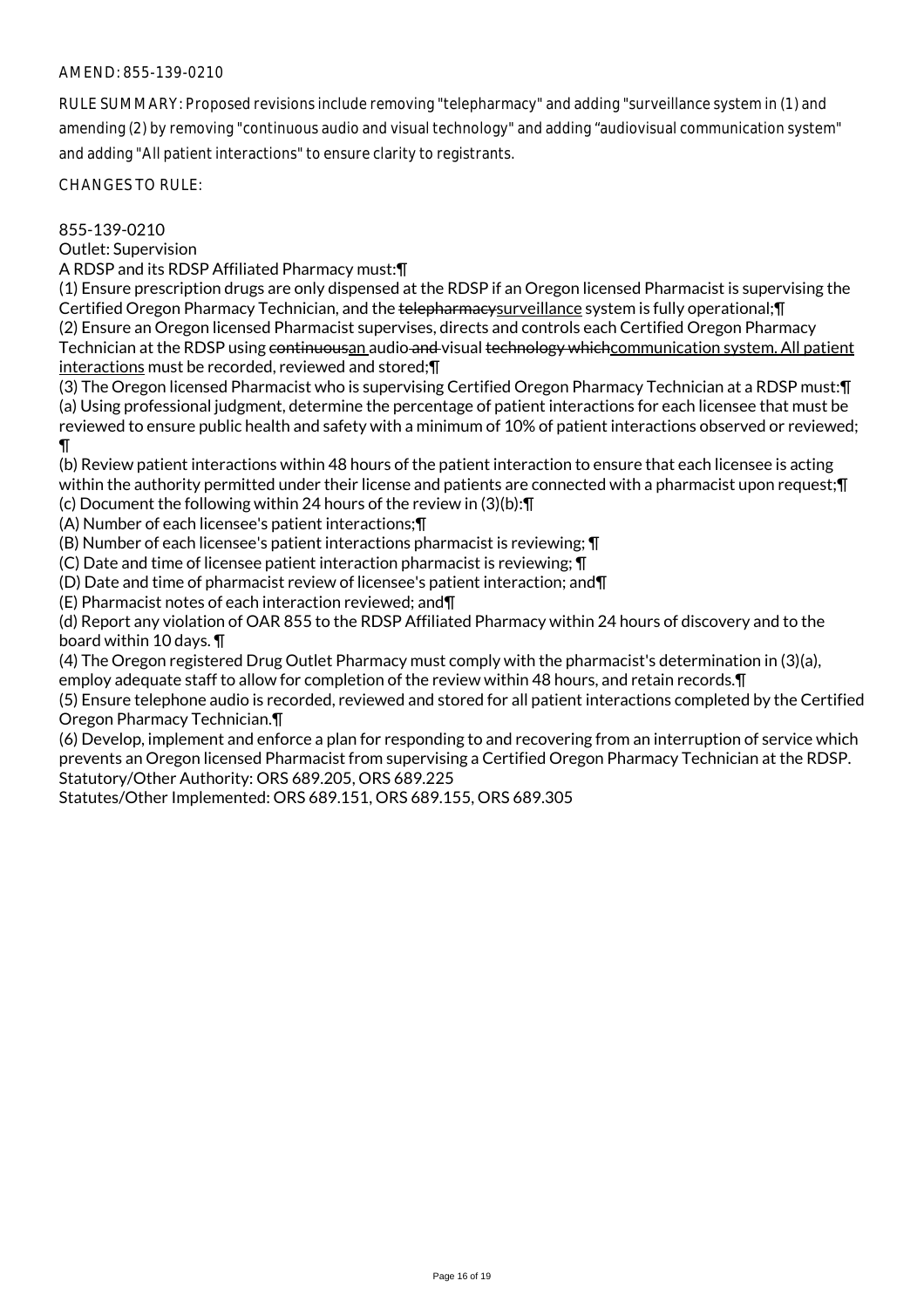RULE SUMMARY: Proposed amendments include removing "real-time" and adding "system" in (2) to ensure clarity to registrants.

CHANGES TO RULE:

#### 855-139-0215

Outlet: Pharmacist Utilization

A RDSP and its RDSP Affiliated Pharmacy must:¶

(1) Utilize an Oregon licensed Pharmacist from the RDSP Affiliated Pharmacy to perform the professional tasks of interpretation, evaluation, DUR, verification and counseling before the prescription is dispensed; and¶ (2) Utilize an Oregon licensed Pharmacist and real-timean audio-visual communication system to provide counseling or accept the refusal of counseling from the patient or the patient's agent for each prescription being dispensed when counseling is required under OAR 855-019-0230 and when requested and document the interaction.

Statutory/Other Authority: ORS 689.205 Statutes/Other Implemented: ORS 689.155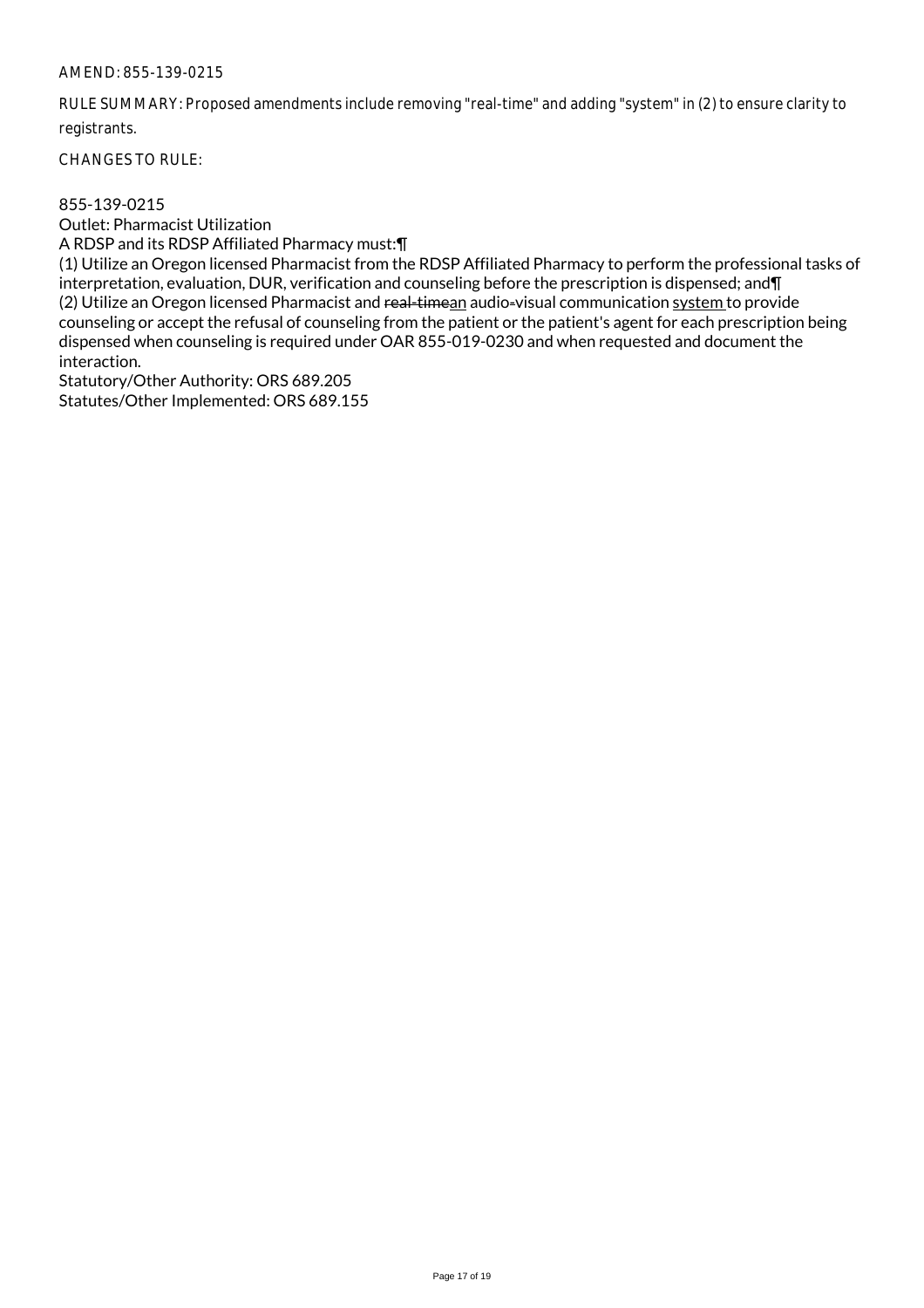RULE SUMMARY: Proposed amendments include removing "real-time audio-visual communication connection" and adding "audiovisual communication system" to ensure clarity to registrants.

CHANGES TO RULE:

855-139-0230

Outlet: Non-Sterile Compounding

If non-sterile preparations are compounded at the RDSP, the RDSP and its RDSP Affiliated Pharmacy must:¶ (1) Adhere to the requirements of OAR 855-045;¶

(2) Ensure an Oregon licensed Pharmacist:¶

(a) Supervises via a real-timen audio-visual connectionmunication system all steps of the compounding; and T (b) Documents and visually verifies each item required in OAR 855-139-0044205.

Statutory/Other Authority: ORS 689.205